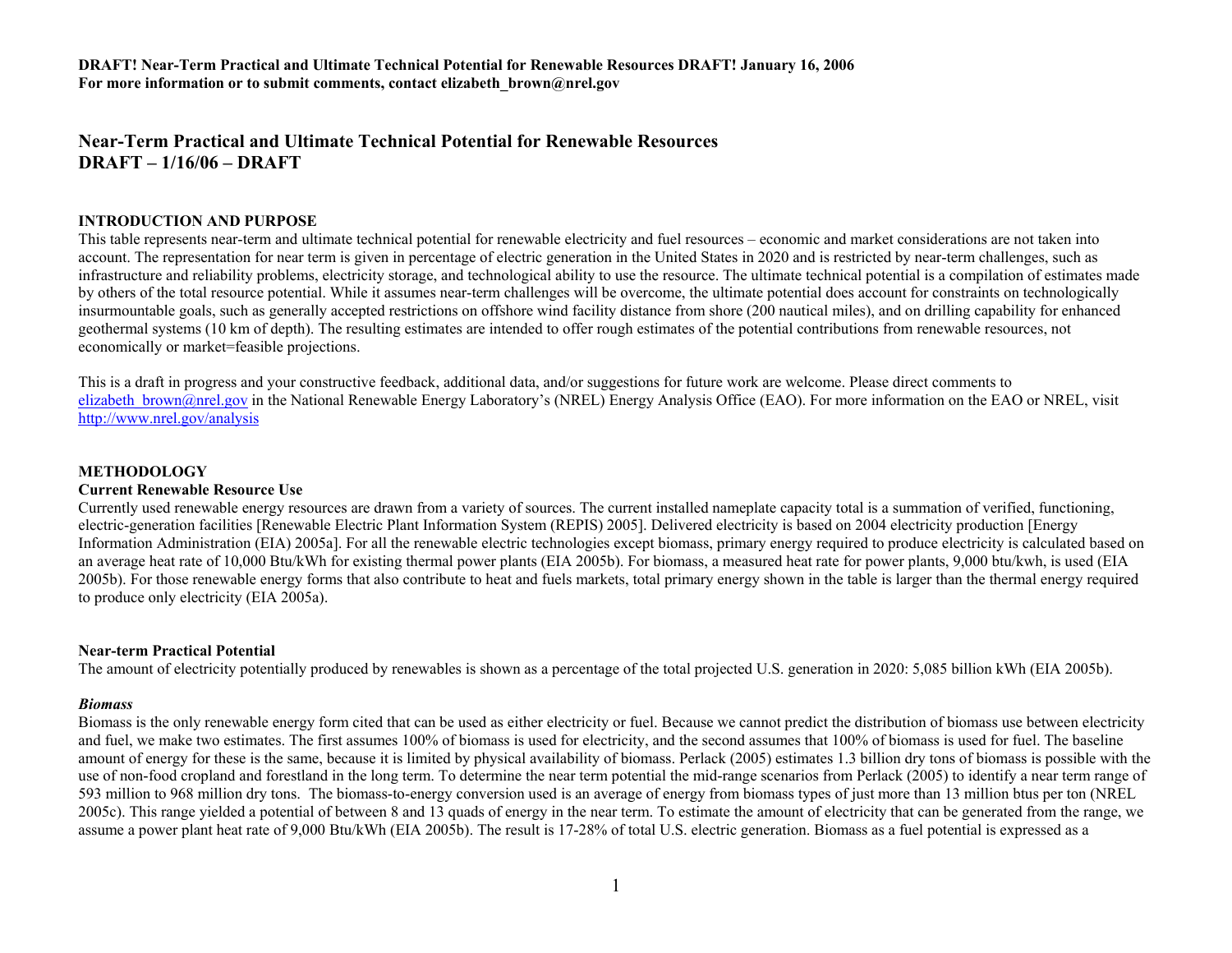percentage of projected 2020 petroleum demand: 26 million barrels per day (EIA 2005b). Using 8-13 quads of available biomass energy, and a 49% fuel plant conversion efficiency, biomass could contribute 9-14% of the national petroleum demand in 2020.

### *Geothermal*

Because of technology limitations, only hydrothermal energy is considered in the short term. In 1979, the United States Geological Survey (USGS) estimated that there were about 22 GW of discovered hydrothermal resources (USGS 1979). While this estimate is dated, there has been no authoritative study of the potential since that time. Using a 95% capacity factor (NREL 2005c), 22 GWs represents 2 quads of energy (or 4% of U.S. electric generation) in 2020.

### *Hydroelectric*

Full hydroelectric potential is 140 GW (Hall et al 2003), which would provide 9.4% of electric generation in 2020, assuming today's national average capacity factor of 0.39 (NREL 2005c). Assuming a 10,000 Btu/kWh power plant heat rate conversion, this is equal to about 5.0 quads of primary energy.

### *Ocean*

In the short term, the full potential of mechanical (wave, tidal, and current) electrical generation is assumed. This resource is estimated to have a full potential of 30 GW installed nameplate capacity. Assuming constant power and a power plant conversion heat rate of 10,000 Btu/kWh, this translates to 2.3 quads of primary energy (or 4.5% of the electric generation) projected for 2020.

#### *Solar*

For the near-term technical photovoltaic potential, it is assumed that there will be no storage for solar energy, and no PV generation will be wasted. This implies that none of the nighttime loads can be met by solar, and much of the load at dawn and dusk cannot be met (if PV capacity were sufficient to meet such loads, PV output at midday would exceed loads, wasting energy). These assumptions severely limit the impact of PV on the electric system. The PV impact would be even more limited if one also took into account the many conventional fossil and nuclear plants that must run all the time. In this case, the PV capacity would have to be even smaller to keep from wasting PV generation.

The near-term potential for concentrated solar power is assumed to be the minimum of the projected in-state electrical load and the actual CSP resource in that state. In all cases, the projected state electrical load is the minimum. Therefore, the near-term CSP potential is the electric load of the state in which the CSP resource resides. In 2020, the projected load for states with CSP potential is expected to be 12% of the total U.S. generation, creating an upper bound for CSP electrical generation. Assuming a 10,000 Btu/kWh heat rate for power plants, the estimated primary energy to create this electricity is 6 quads/year.

# *Wind*

The short-term wind potential is limited by grid reliability/stability concerns to be 20% of total generation [based on Wan and Parsons (1993) estimate of between 4% and 50%]. Assuming a power plant heat rate of 10,000 Btu/kWh, the primary energy equivalent is 10 quads.

#### **Ultimate Technical Potential**

Ultimate potential differs from the short-term potential by a set of general assumptions for each resource type and one more general assumption. The general assumption is that the electricity grid can adjust to the diverse electricity fed into it by adding storage, transmission, ancillary services, etc. Moreover, the ultimate assumptions do not limit the amount of renewable electricity as a function of total projected electricity demand. As with the short-term assumptions, economic and market constraints are not accounted for in this long-term technical potential.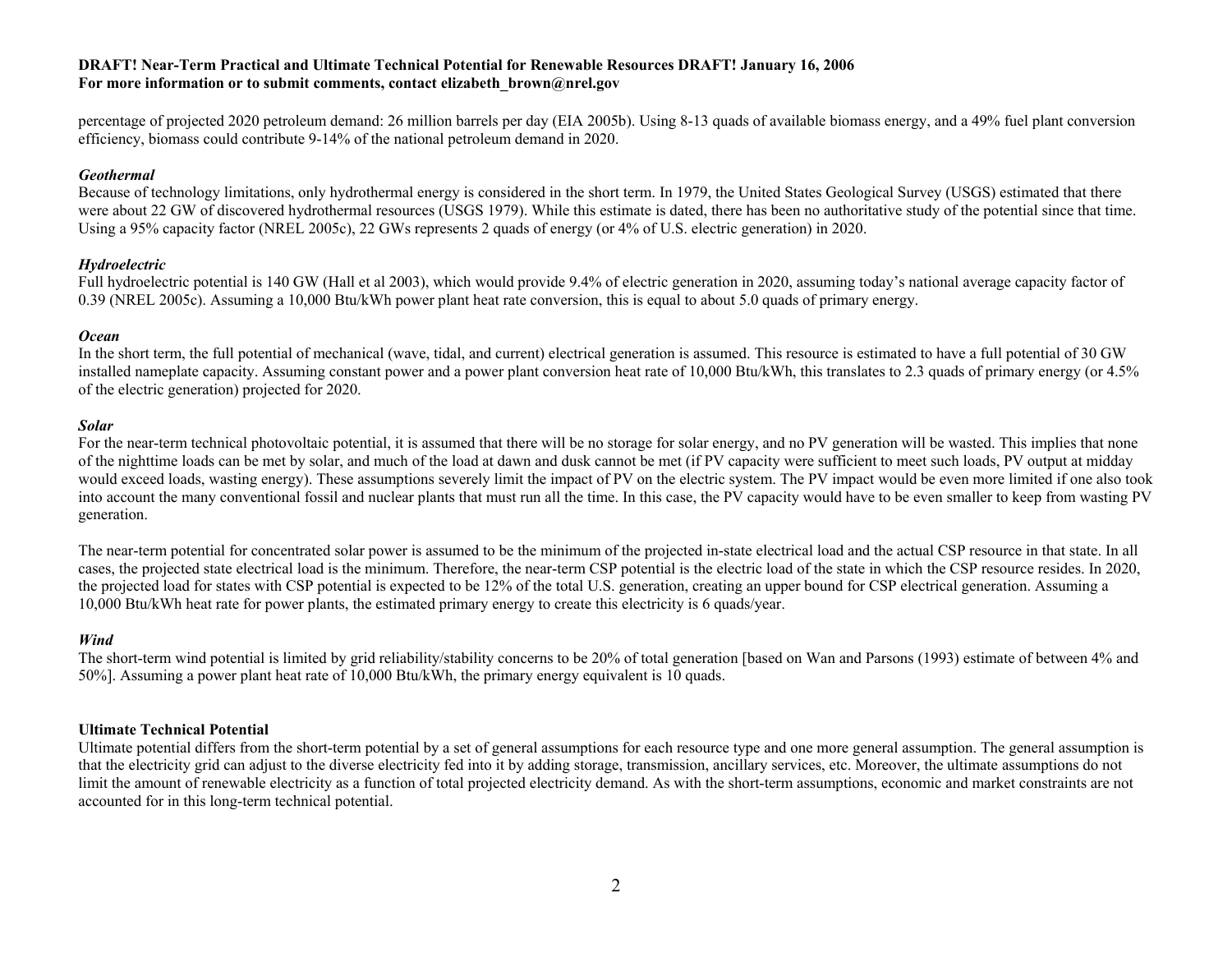### *Biomass*

Biomass is the only renewable energy form cited that can be used as either electricity or fuel. Because we cannot predict the distribution of biomass use between electricity and fuel, we make no assumption regarding the differences between the use of biomass for electricity and biomass for fuel. The baseline amount of energy for these is the same, because it is limited by physical availability of biomass. Perlack (2005) estimates 1.3 billion dry tons of biomass is possible with the use of non-food cropland and forestland. The biomass-to-energy conversion used is an average of energy from biomass types of just more than 13 million btus per ton (NREL 2005c). The total energy potential for biomass is 17 quads. To estimate the amount of electricity that can be generated from 17 quads, we assume a power plant heat rate of 9,000 Btu/kWh.

### *Geothermal*

The hydrothermal estimate includes approximately 72-127 GW of as yet-undiscovered resource (USGS 1979). The enhanced geothermal systems estimate is based on an estimate of 42 TW, which includes the entire potential heat source (Tester 1994).

# *Hydroelectric*

The ultimate potential is assumed to be the same as the near-term potential.

# *Ocean*

The ultimate potential estimate for ocean-based power expands the near-term potential to include power from ocean thermal energy of 0.11 TW (Sands 1980). The primary energy required for electricity generation, assuming a heat rate of 10,000 Btu/kWh, is 9 quads.

# *Solar*

Unlike the near-term potential, the ultimate potentials for both PV and CSP are not assumed to be constrained by grid limitations, e.g. storage is assumed, transmission is assumed available, etc. For PV, the total resource potential (NREL 2003b) was restricted by excluding federal and sensitive lands, assuming only 30% of land area can be covered with PV, allowing only slopes that are less than 5 degrees, and requiring a minimum resource of 6 kwh/ $m^2$ /day. This results in an ultimate technical potential of about 219 TW or 4,200 quads/year for PV systems, assuming a 22% capacity factor.

The CSP resource is restricted to areas with resource potential – the southwestern United States. The potential reduces that amount of land that can be used for CSP by federal and sensitive lands, land with a slope greater than a 5% gradient, major urban areas and features, and parcels less than 5 km<sup>2</sup> in area. The remaining area determined the technical potential for CSP, assuming 50 MW/  $km^2$  (Price et al 2003).

# *Wind*

The ultimate wind potential is not limited to 20% for intermittency and grid stability reasons, as battery storage is assumed. Instead, wind potential is limited by appropriate land selection (exclusions for federal land, etc.) and technical feasibility. For onshore wind potential, using estimated future capacity factors (NREL 2005b), and assuming complete use of Class 3 winds and better, the result is 324 quads of primary energy from wind. For offshore wind, Class 5 and better with a distance between 5 and 200 nautical miles (nm) were assumed. Between 5-20 nautical miles, only one-third of wind energy in Class 5 and better is captured, between 20 and 50 nautical miles, twothirds; and between 50 and 200 nautical miles, the entirety. Assuming future capacity factors, the potential for offshore wind primary energy is found to be 272 quads.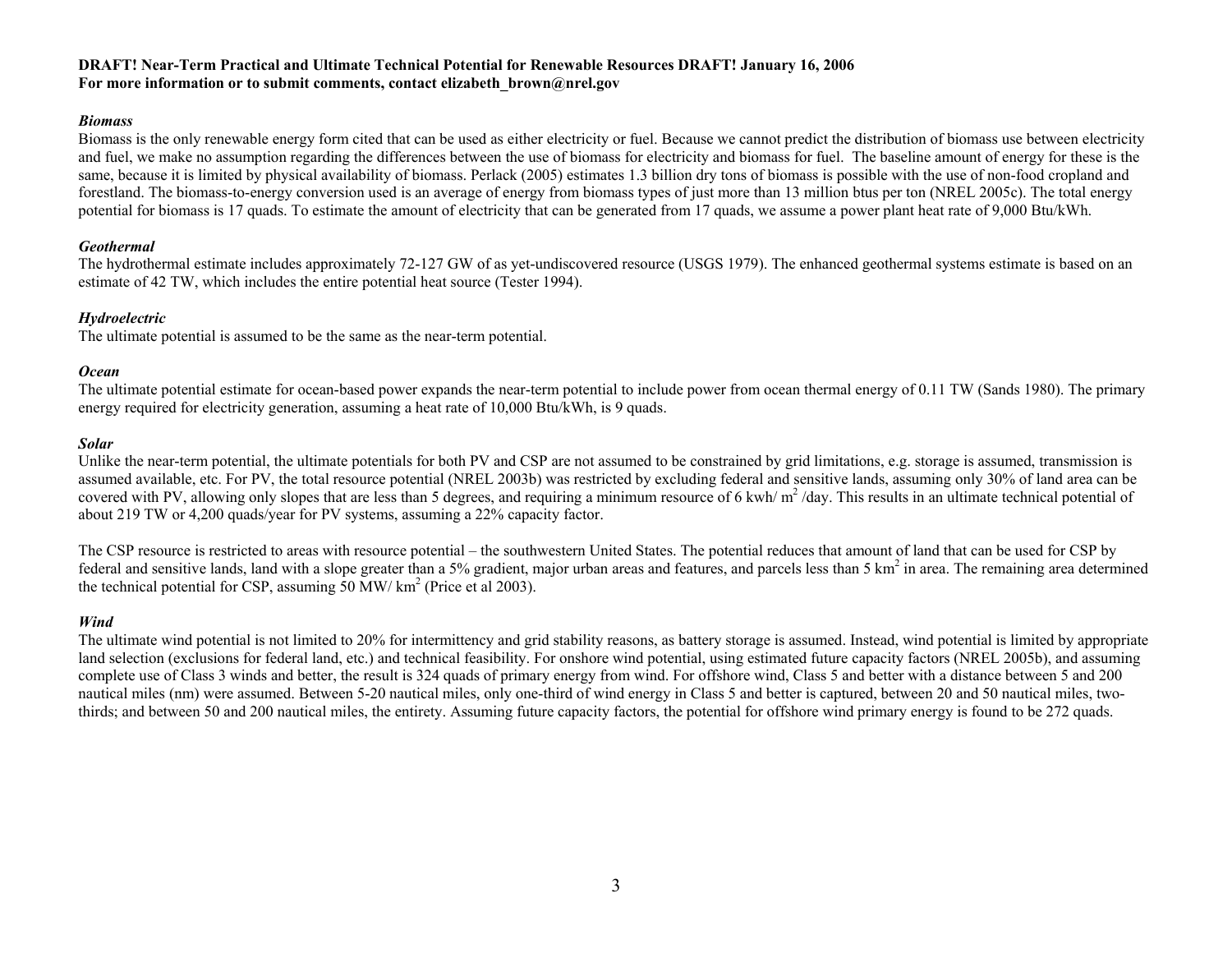| DRAFT! Near-Term Practical and Ultimate Technical Potential for Renewable Resources DRAFT! |              |                                   |                                            |                  |                                                                                         |                    |                                                            |                          |                                               |                             |
|--------------------------------------------------------------------------------------------|--------------|-----------------------------------|--------------------------------------------|------------------|-----------------------------------------------------------------------------------------|--------------------|------------------------------------------------------------|--------------------------|-----------------------------------------------|-----------------------------|
| <b>Energy Source</b>                                                                       |              | <b>Current</b>                    |                                            |                  |                                                                                         |                    | <b>Near-term Practical</b>                                 |                          | <b>Ultimate Technical</b><br><b>Potential</b> |                             |
|                                                                                            |              | <b>Installed</b><br>Electric      | <b>Delivered</b><br>Electricity $(2004)^b$ |                  | Primary<br><b>Energy</b>                                                                | Primary<br>Energy  | Percent<br>U.S.                                            | Primary<br><b>Energy</b> | <b>Installed</b><br>Electric                  | Primary<br><b>Energy</b>    |
|                                                                                            |              | Nameplate<br>Capacity<br>$(TW)^a$ | TWh                                        | <b>Ouads</b>     | <b>Required to</b><br>Produce<br><b>Delivered</b><br><b>Electricity 2004</b><br>(Quads) | (Quads<br>$/yr)^c$ | Electricity<br><b>Generation</b><br>in $2020$ <sup>d</sup> | (Quads<br>/yr)           | Nameplate<br>Capacity<br>(TW)                 | (Quads<br>/yr)              |
| <b>Biomass</b>                                                                             | Electricity  | 0.01                              | 12                                         | 0.04             | 0.12                                                                                    | 2.85               | 17-28%                                                     | $8-13^e$                 | N/A <sup>f</sup>                              | $17^g$                      |
|                                                                                            | Fuel         | $-$                               |                                            |                  |                                                                                         |                    | $9-14\%$ <sup>h</sup>                                      |                          |                                               |                             |
| Geothermal                                                                                 | Hydrothermal | 0.003                             | 17                                         | 0.06             | 0.18                                                                                    | 0.34               | 4%                                                         | $2^{1}$                  | 0.09 <sup>j</sup>                             | 8 <sup>k</sup>              |
|                                                                                            | EGS          | $-$                               | $- -$                                      | $-$              | $-$                                                                                     | $-$                | N/E <sup>1</sup>                                           | $- -$                    | $42^{\rm m}$                                  | $3,679$ <sup>n</sup>        |
| Hydroelectric                                                                              |              | 0.09                              | 267                                        | 0.91             | 2.73                                                                                    | 2.73               | 9.4%                                                       | $5^{\circ}$              | $0.14^{p}$                                    | $\overline{5}$ <sup>q</sup> |
| Ocean                                                                                      | Mechanical   | $\theta$                          | 00                                         | $\boldsymbol{0}$ | $\overline{0}$                                                                          | $\theta$           | $5\%$                                                      | $2^r$                    | 0.03 <sup>s</sup>                             | $2^t$                       |
|                                                                                            | Thermal      | $\Omega$                          | 0                                          | $\Omega$         | $\theta$                                                                                |                    | $N/E^u$                                                    |                          | $0.11^v$                                      | $\mathbf{Q}^{\mathrm{W}}$   |
| Solar                                                                                      | <b>PV</b>    | $0.00038$ <sup>x</sup>            | 0.51                                       | 0.0017           | 0.005                                                                                   | 0.063              | $10 - 25%$                                                 | $5 - 13^{y}$             | $219^z$                                       | $4,213^{aa}$                |
|                                                                                            | <b>CSP</b>   | $0.000354^{b}$                    | 0.47                                       | 0.0016           | 0.005                                                                                   |                    | 12%                                                        | 6 <sup>cc</sup>          | 39 <sup>dd</sup>                              | $1,383^{\text{ee}}$         |
|                                                                                            | Heat         | $-$                               | $- -$                                      | $- -$            | $\overline{\phantom{a}}$                                                                |                    | $\sim$ $\sim$                                              | $-$                      | $\mathbf{u}$                                  | $\sim$ $-$                  |
| Wind                                                                                       | Onshore      | $0.0073$ <sup>ff</sup>            | 14                                         | 0.05             | 0.143                                                                                   | 0.143              | 20%                                                        | $10^{gg}$                | 8 <sup>hh</sup>                               | $324$ <sup>ii</sup>         |
|                                                                                            | Offshore     | 0.0                               |                                            |                  |                                                                                         | N/A                |                                                            |                          | $6^{11}$                                      | $272$ <sup>kk</sup>         |
| <b>TOTAL</b>                                                                               |              | $-$                               | 311                                        |                  | $\mathfrak{Z}$                                                                          | 6                  | 99-124%                                                    | $47 - 55$ <sup>ll</sup>  |                                               | 8,529                       |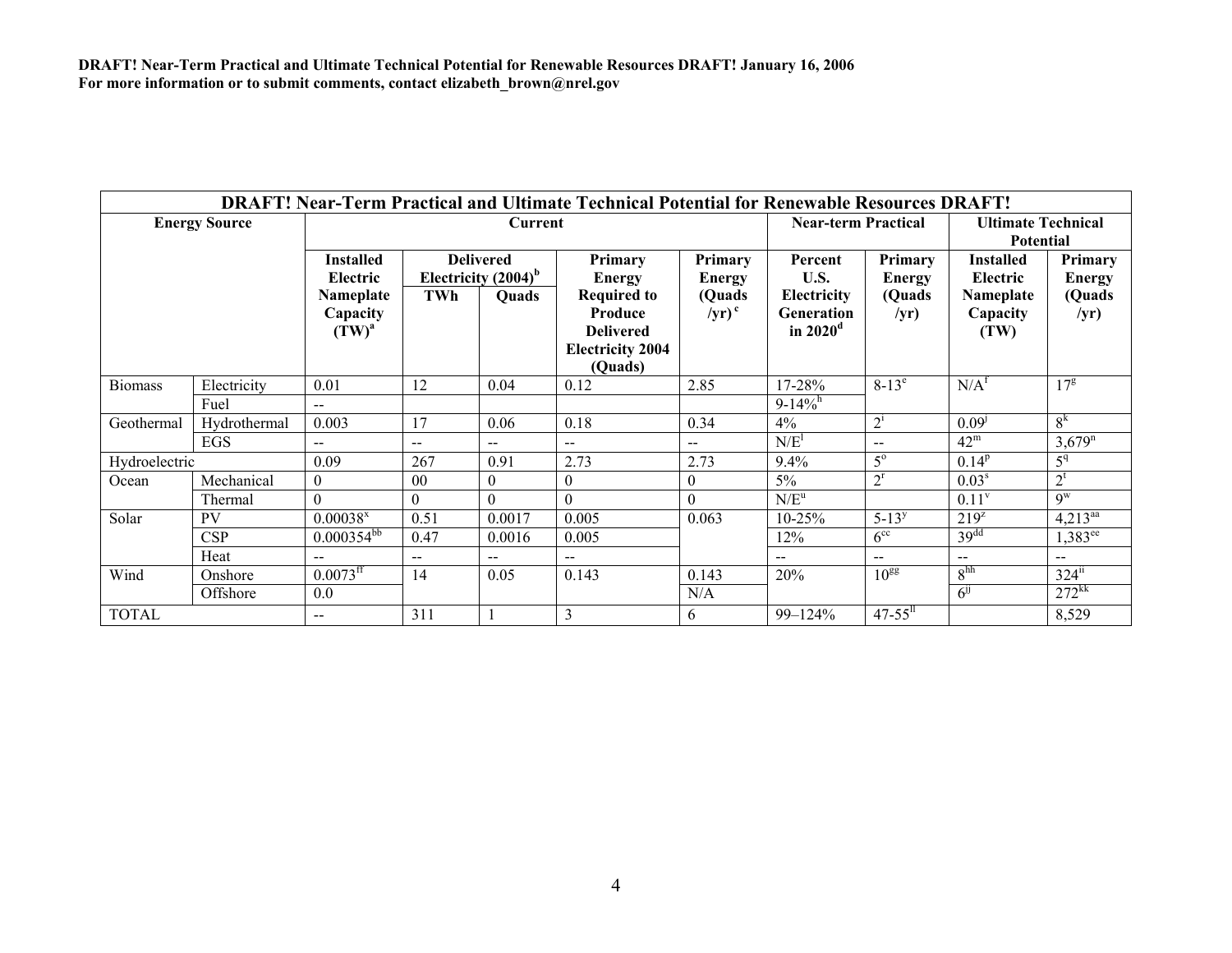#### **References/Data Sources/Background Material**

[EIA] U.S. Department of Energy, Energy Information Administration. 2005a. Annual Energy Review 2004. DOE/EIA 0384-2004. Washington, D.C.: U.S. Department of Energy.

-----. 2005b. Assumptions to the Annual Energy Outlook 2005 with projections to 2025. Washington, D.C.: U.S. Department of Energy.



Hagerman, G., R. Bedard. 26-Jun-2005. "Ocean Kinetic Energy Resources in the United States and Canada." EnergyOceans 2005, Washington, D.C.

Hall, D., R. Hunt, K. Reeves, G. Carroll. 2003. Estimation of Economic Parameters of U.S. Hydropower Resources. Idaho National Engineering and Environmental Laboratory

Land and Water Fund of the Rockies. 2002. Renewable Energy Atlas of the West. The Hewlett Foundation and The Energy Foundation. Page 10. [http://energyatlas.org](http://energyatlas.org/)

- Morse, F. 2004. Presentation: The Concentrating Solar Power Global Market Initiative (GMI) as a Result of Research and Development. Presented at the Renewables 2004 Conference.
- [NREL] National Renewable Energy Laboratory. 2003a. Assessing the Potential for Renewable Energy on Public Lands. (2003a). 95 pp.; NREL Report No. TP-550-33530; DOE/GO-102003-1704. Golden, Co.: NREL.
- -----. 2003b. National Solar Photovoltaics (PV) data. U.S. Data. [http://www.nrel.gov/gis/index\\_of\\_gis.html](http://www.nrel.gov/gis/index_of_gis.html).
- ----- . 2005a. Assessing the Potential for Renewable Energy on National Forest System Lands. 123 pp.; NREL Report No. BK-710-36759. Golden, Co.: NREL.
- -----. 2005b. Potential Benefits of Federal Energy Efficiency and Renewable Energy Programs: FY 2006 Budget Request. NREL-TP 620-37931. Golden, Co: NREL
- -----. 2005c. Power Technologies Energy Data Book. Golden, Co: NREL. URL: [http://www.nrel.gov/analysis/power\\_databook/](http://www.nrel.gov/analysis/power_databook/)
- Perlack, R., Wright, L., Turhollow, A., Graham, R., Biomass as Feedstock for a Bioenergy and Bioproducts Industry: The Technical Feasibility of a Billion-Ton Annual Supply, April 2005
- Price, H.; Stafford, B.; Heimiller, D.; Dahle, D. 2003. California Solar Power Detailed Technical Report for Southern California Edison. 95 pp.; NREL Report No. MP-710- 35284.
- Sands, D. 1980. "Ocean thermal energy conversion programmatic environmental assessment." Proceedings of the 7th Ocean Energy Conference, Volume 1, Paper 4.1. Washington, D.C.: U.S. Department. of Energy, Publication No. Conf-800633-Vol 1.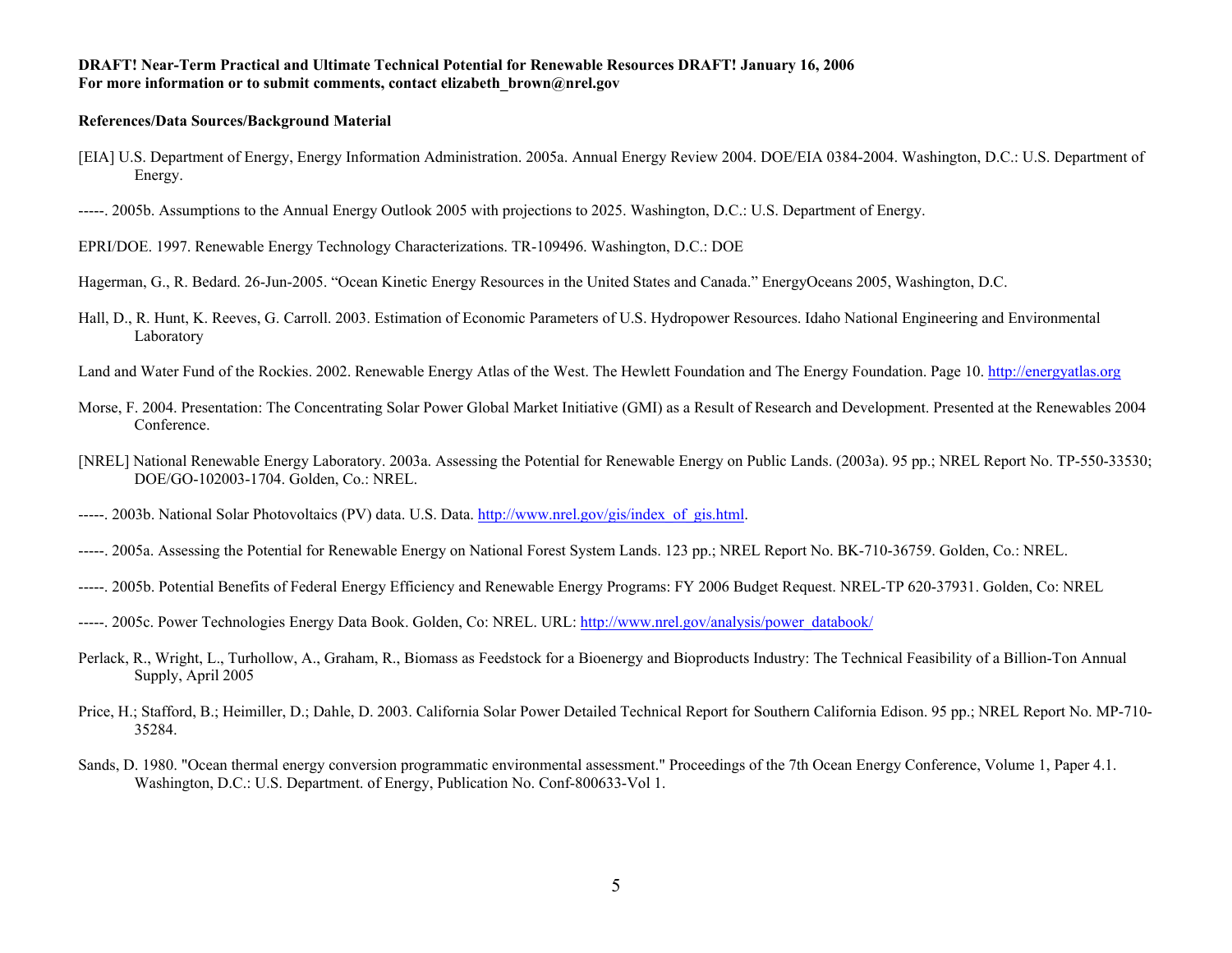Tester, J.W., H.J. Herzog, Z. Chen, R.M. Potter, and M.G. Frank. 1994. Prospects for Universal Geothermal Energy from Heat Mining. Science & Global Security. Volume 5, pp.99–121

Thresher, R. (NREL). 2005. E-mail communication to Elizabeth Brown. October 14, 2005.

TroughNet. 2005. TroughNet CSP Projects Deployed Web page.<http://www.eere.energy.gov/troughnet/deployed.html>

USGS (United States Geological Survey) 1979, *Assessment of Geothermal Resources of the United States – 1978.* Geological Survey Circular 790, Edited by L.J.P. Muffler, United States Department of the Interior.

Wan Y. and Parsons, B. 1993. F*actors Relevant to Utility Integration of Intermittent Renewable Technologies*. NREL/TP-463-4953. National Renewable Energy Laboratory: Golden Co. Page 49.

- <sup>i</sup> 22 GW estimated discovered resource (USGS 1979)
- j calculated from ultimate potential quads from (USGS 1979)
- $k$  Includes estimate of remaining undiscovered potential (USGS 1979)

<sup>n</sup> Tester 1994

a REPIS 2005.

 $b$  EIA 2005a. For resources that have other uses than electricity, the primary energy will be larger than the previous column. For resources that are used only for electricity, the entire primary energy is represented in primary power required for electricity production.

 $\rm{c}$  EIA 2005a. For resources that have other uses than electricity, the primary energy will be larger than the previous column. For resources that are used only for electricity, the entire primary energy is represented in primary power required for electricity production.

 $d$  Total U.S. electricity generation in 2020 (EIA 2005a)

<sup>&</sup>lt;sup>e</sup> Low bound represents mid-yield crop scenario and current forest product yield of 593 million dry tons. High bound represents high yield scenario without land use changes and full forest land potential (968 million dry tons) from Perlack 2005.

<sup>&</sup>lt;sup>f</sup> No value for biomass is listed, because no assumption is made regarding potential differences between biomass for electricity and biomass for fuel.

 $g_{1.3}$  billion dry tons per/year (Perlack 2005)

<sup>&</sup>lt;sup>h</sup> Percentage of total petroleum demand (EIA 2005a)

l No estimate; EGS technology uncertain

 $m$  Tester et al 1994. Assumptions: 1. Resource potential for enhanced geothermal systems (EGS) 2. Assumes drillable depth to 10 km.

<sup>&</sup>lt;sup>o</sup> Historical 39% capacity factor (EIA 2005a), 0.14 TW maximum potential (Hall 2003)

 $p$  Hall et al., 2003. Summation of current and potential capacity in undeveloped areas, dams without power, and dams with power.

<sup>&</sup>lt;sup>q</sup> Historical 39% capacity factor (EIA 2005a), 0.14 TW maximum potential (Hall 2003)

r Wave flux data (Hagerman and Bedard 2005), 10% of U.S. coastline usable (Thresher 2005)

sHagerman and Bedard 2005. Estimate includes actual measurement of wave energy per km of usable coastline. Includes 0.009 TW for tidal energy (Thresher 2005)

<sup>&</sup>lt;sup>t</sup> Wave flux data (Hagerman and Bedard 2005), 10% of US coastline usable (Thresher 2005)

<sup>&</sup>lt;sup>u</sup> No estimate; thermal technology uncertain

 $v$  Sands 1980

w Includes offshore potential (Sands 1980)